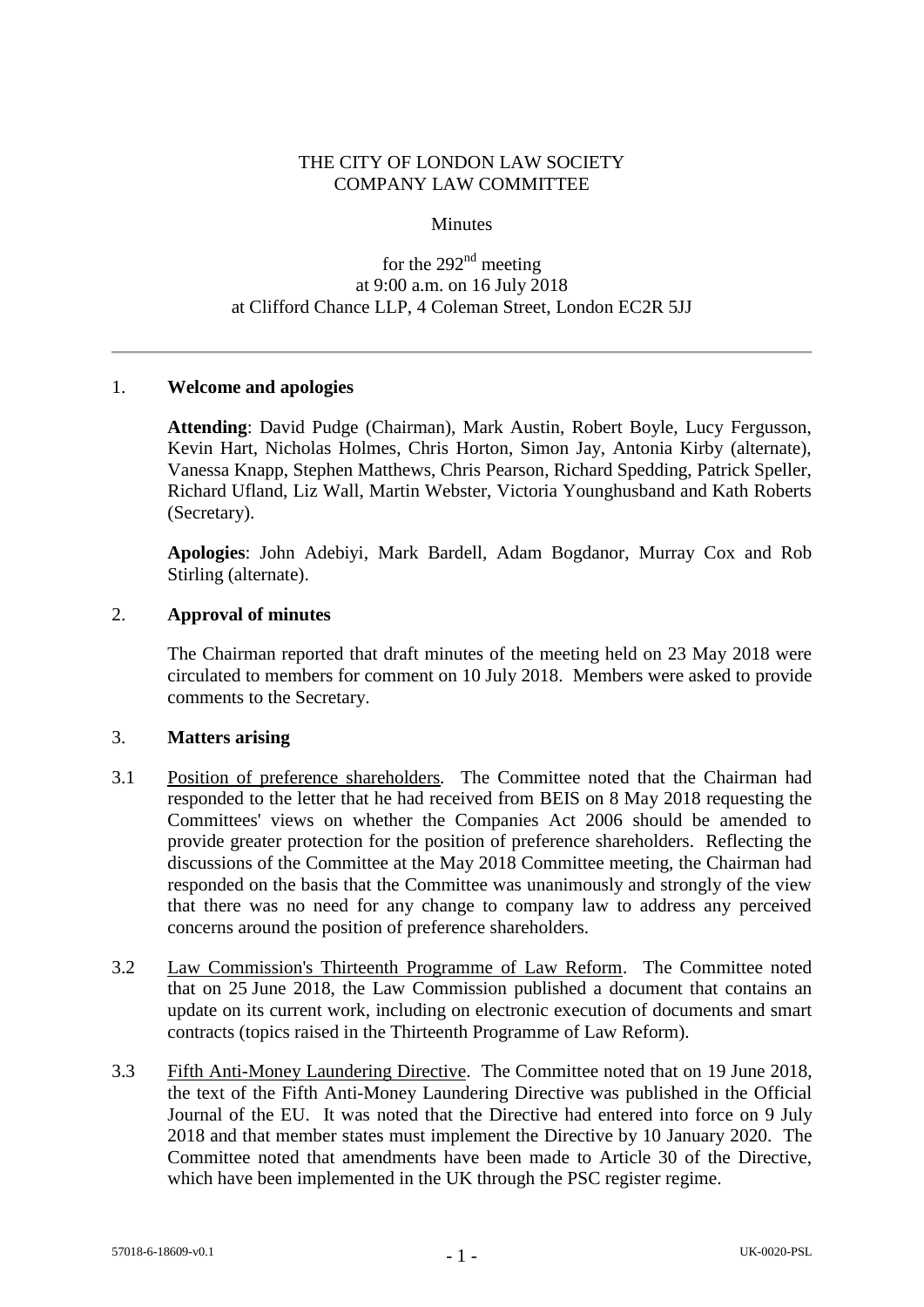- 3.4 New premium listing category for sovereign-controlled companies. The Committee noted that on 8 June 2018, the FCA issued a press release stating it had finalised rules creating a new category within its premium listing regime to cater for sovereigncontrolled companies. The Committee noted that the FCA published Policy Statement PS18/11 containing feedback to the consultation (CP17/21) and the final rules and that the rules establishing the new category came into force on 1 July 2018.
- 3.5 Independent review of the Financial Reporting Council (FRC)*.* The Committee noted that on 6 June 2018, BEIS published the Independent Review of the FRC: Call for Evidence which seeks to examine the FRC's role and to understand stakeholder views on the FRC's effectiveness. It was noted the review is being led by Sir John Kingman. The meeting noted that a working group led by Nicholas Holmes had met to discuss and prepare a response to certain areas of the consultation.
- 3.6 European Commission proposes new company law to help companies move across borders and find online solutions*.* The Committee noted that on 9 July 2018, a joint CLLS / Law Society CLC working group led by Vanessa Knapp submitted responses to the European Commission's consultations to: (i) provide for a procedure for crossborder conversions, mergers and divisions; and (ii) enable companies to register, file and update their data in business registers fully online.

It was noted that the majority of the working group's comments related to the consultation on cross border conversions. In particular, the response had focussed on seeking clarity about the precise nature of a "cross border conversion" for the purposes of the Directive. Whilst it appears that the Directive contemplates that where a company undergoes a conversion procedure, the intention is that the existing company is the same legal entity once it becomes a company in the destination Member State (subject to the legal rules that apply to a company of the form chosen in the destination Member State), there is language elsewhere in the Directive which raises a question as to whether the concept is in fact more akin to a cross border business transfer.

- 3.7 Updated CLLS/LSCLC MAR Q&A*.* The Committee noted that on 22 May 2018, the joint CLLS/Law Society CLC MAR Working Group republished its MAR Q&A with a new Q&A21A on how Article 19 MAR applies to issuers that have only debt financial instruments admitted to trading on an EU trading venue.
- 3.8 LSE consultation on changes to the AIM Rules for Nomads*.* The Committee noted that on 4 July 2018, the LSE published AIM Notice 52 that contains feedback on the LSE's consultation on proposed changes to the AIM Rules for Nominated Advisers published on 26 April 2018 and confirms the resulting rule changes. It was noted that the LSE has published a clean and marked-up version of the revised AIM Rules for Nominated Advisers, which come into effect on 30 July 2018.
- 3.9 BEIS consultation on insolvency and corporate governance*.* The Committee noted that on 11 June 2018, a working group, chaired by Murray Cox submitted a response to the BEIS consultation on insolvency and corporate governance. It was noted that the Law Society CLC had also submitted a response.

 $-2 -$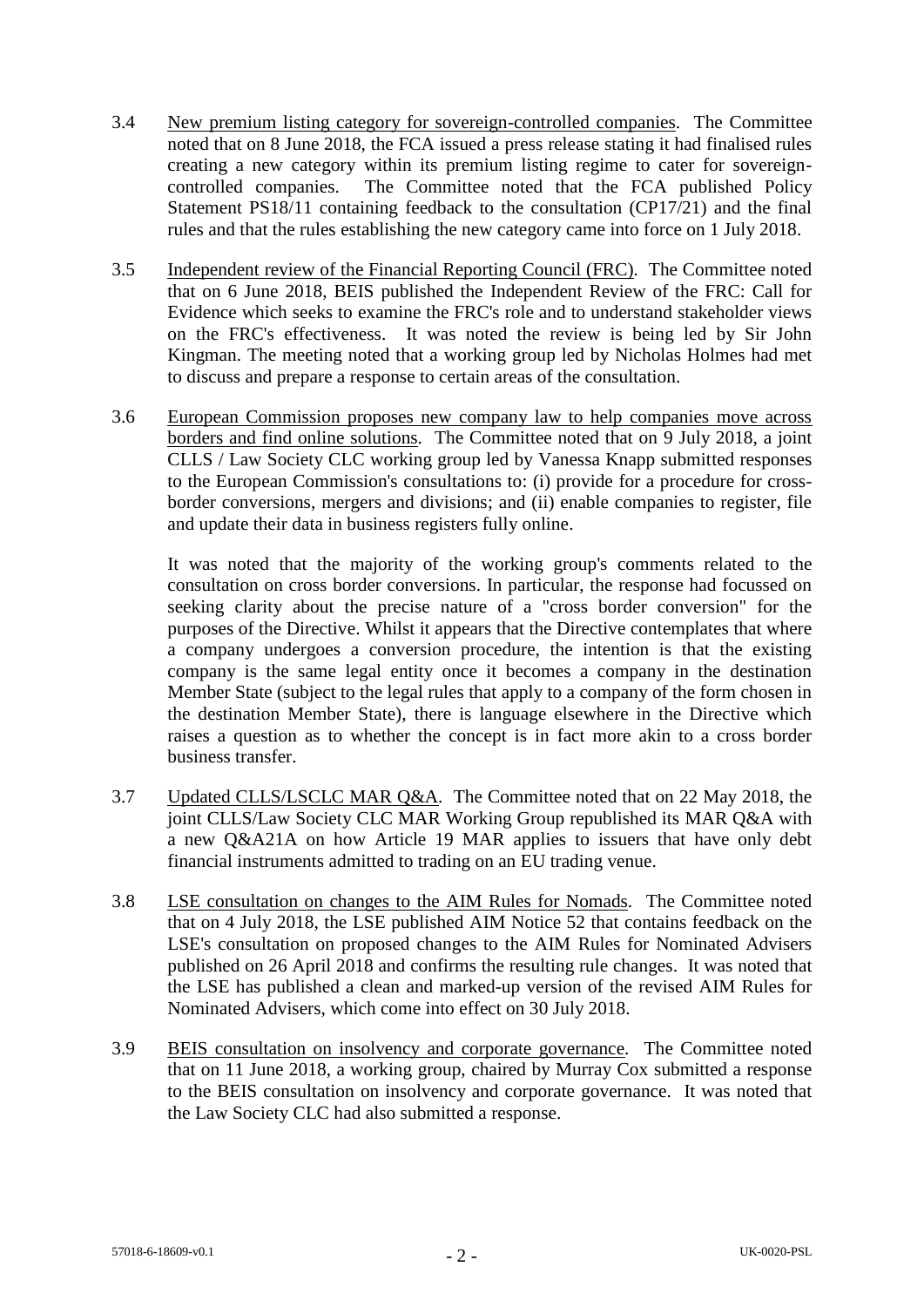### 4. **Discussions**

4.1 Brexit*.* The Committee noted that on 26 June 2018, the Department for Exiting the European Union issued a press release stating that the EU (Withdrawal) Bill received Royal Assent and has become the European Union (Withdrawal) Act 2018. It was noted that the press release states that now that the Act has become law, the Government can start to use the powers in the Act to prepare the UK statute book for Brexit and that work on this will begin in the coming weeks as Departments start to lay the relevant secondary legislation in Parliament. The Committee noted that explanatory notes to the Act have also been published.

Brexit and financial services*.* The Committee noted that on 27 June 2018, HM Treasury launched a webpage where it published a document that sets out its approach to laying financial services statutory instruments under the European Union (Withdrawal) Act 2018. It was noted that HM Treasury will link to draft secondary legislation on the webpage as it becomes available. The Committee noted that following HM Treasury's announcement, both the FCA and the Bank of England released statements.

4.2 Corporate governance reform. The Committee noted that on 11 June 2018, a draft of the Companies (Miscellaneous Reporting) Regulations 2018 ("Regulations") and explanatory memorandum were laid before Parliament. It was noted that BEIS had also published a Q&A document on the regulations that sets out how and when companies will be affected by the new corporate governance reporting requirements and that BEIS welcomes feedback on it.

The Committee also noted that on 13 June 2018, the FRC issued a press release stating that it has published a consultation on the Wates Corporate Governance Principles for Large Private Companies. The meeting noted that large private companies will be encouraged to follow the six principles to inform and develop their corporate governance practices and adopt them on an "apply and explain" basis. It was noted that the consultation closes on 7 September 2018.

The Committee noted that the requirements of the Regulations in relation to s.172 CA 2006 reporting reflected what had been anticipated. The meeting also noted that the FRC was expected to publish the final UK Corporate Governance Code later in the day. With regard to the requirement to publish the ratio of the CEO's total remuneration to the median remuneration of UK employees, it was noted that companies were already giving thought as to how best to present this information and that there were certain industries where there would inevitably be a large disparity between the CEO and the median UK employee figures.

It was noted that there was a Law Society CLC call scheduled to discuss the Regulations and the Wates Principles and to prepare a response. Liz Wall invited the members of the Committee who wished to do so to participate in the call.

4.3 Consultation on FCA Knowledge Base technical note on periodic financial information and inside information. The Committee noted that on 11 June 2018, the FCA published its 19<sup>th</sup> Primary Market Bulletin covering the FCA's consultation on a proposed update to the existing technical note on periodic financial information and inside information involving the delay in the disclosure of inside information under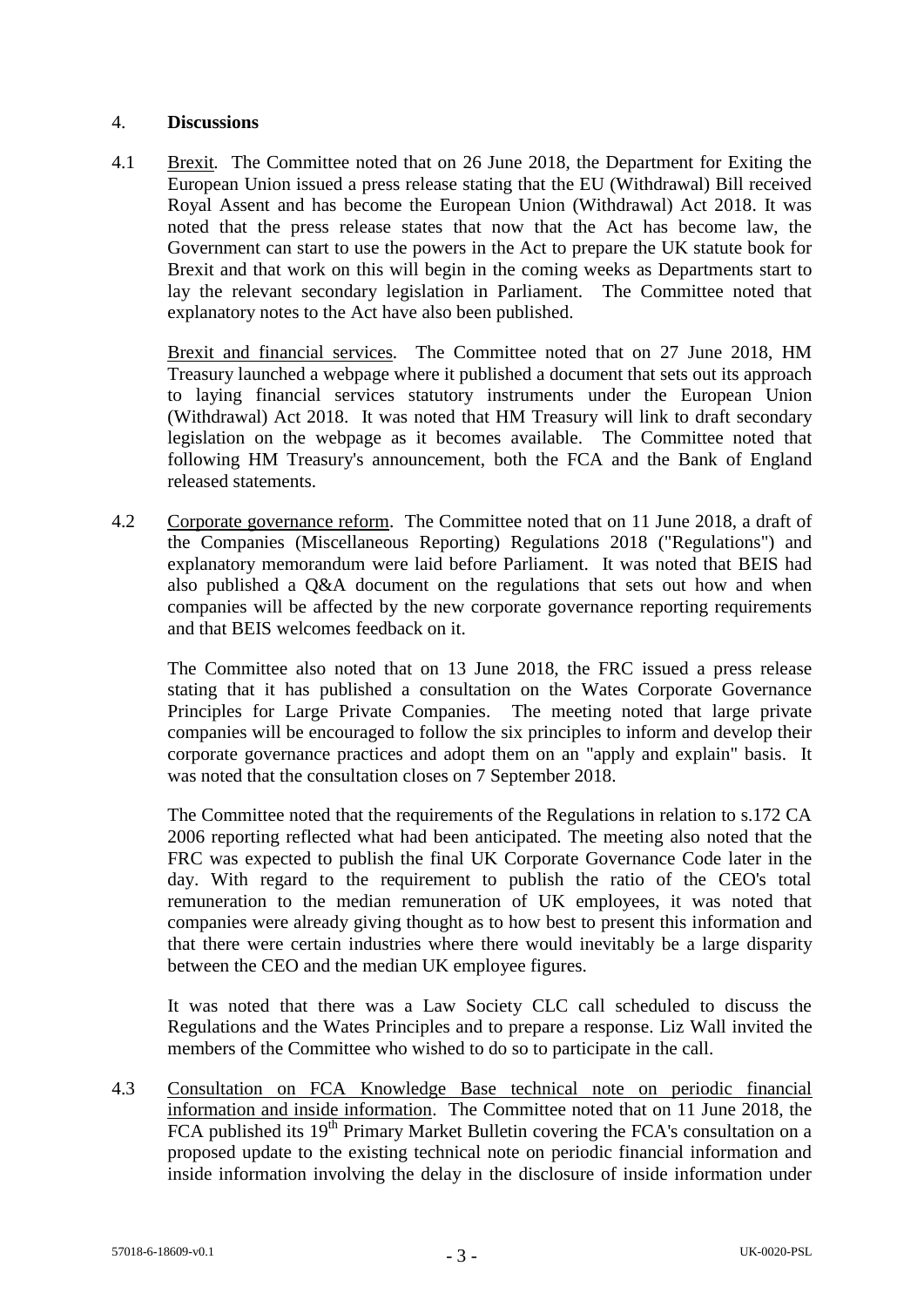Article 17(4) MAR (proposed amended technical note – FCA/TN/506.2). It was noted that the consultation closes on 23 July 2018.

Victoria Younghusband reported back to the meeting on the outcome of the MAR working group call on 28 June 2018 at which the group's response to this consultation was discussed, following which a draft response had been circulated to the group for comment on 10 July 2018.

- 4.4 Regulations prohibiting restrictions on assignment of receivables. The Committee noted that on 4 July 2018, a draft of the Business Contract Terms (Assignment of Receivables) Regulations 2018 was laid before Parliament, along with an explanatory memorandum.
- 4.5 Consultation on Protecting Defined Benefit Pension Schemes A Stronger Pensions Regulator*.* The Committee noted that following the publication in March 2018 of a White Paper entitled "*Protecting Defined Benefit Pension Schemes*", on 26 June 2018, the Department for Work and Pensions had published a consultation on the introduction of enhanced/additional powers for the Pensions Regulator.

It was noted that the Department for Work and Pensions is consulting on: (i) enhancing the Regulator's and trustees' role in scrutinising corporate transactions; (ii) expanding the sanctions regime to deter wrongdoing (including the introduction of new criminal sanctions in respect of directors and others who have been wilfully or grossly reckless in relation to a defined benefit pension scheme); and (iii) enhancing the Regulator's existing powers to issue contribution notices and financial support directions. The Committee noted that consultation closes on 21 August 2018.

The Committee discussed the consultation paper and noted the clear intention in it to strengthen the hand of the Pensions Regulator. It was noted that, if the proposals were to be implemented in the form proposed, they could have a significant impact on M&A transactions, as there would be significant new notification requirements which would apply at a much earlier stage in a transaction than is currently the case, possibly even at a stage where the information that the Regulator might require would not be available. It was also noted that board changes would become a notifiable event.

It was agreed that the Committee should respond to this consultation paper and that the Secretary would circulate an email after the meeting seeking volunteers. The Chairman stated his intention to check with the CLLS Insolvency Law Committee whether it was intending to respond.

4.6 Joint Working Group notes on guarantees and intra-group loans in light of the position reflected in the ICAEW TECH 02/17. The Committee noted that on 6 June 2018, the Joint Working Group published the guarantees note and the intra-group loans note.

# 5. **Recent developments**

### 5.1 **Company law**

(a) Draft regulations relating to the restoration of a company to the register by the court. The Committee noted that a draft of the Third Parties (Rights against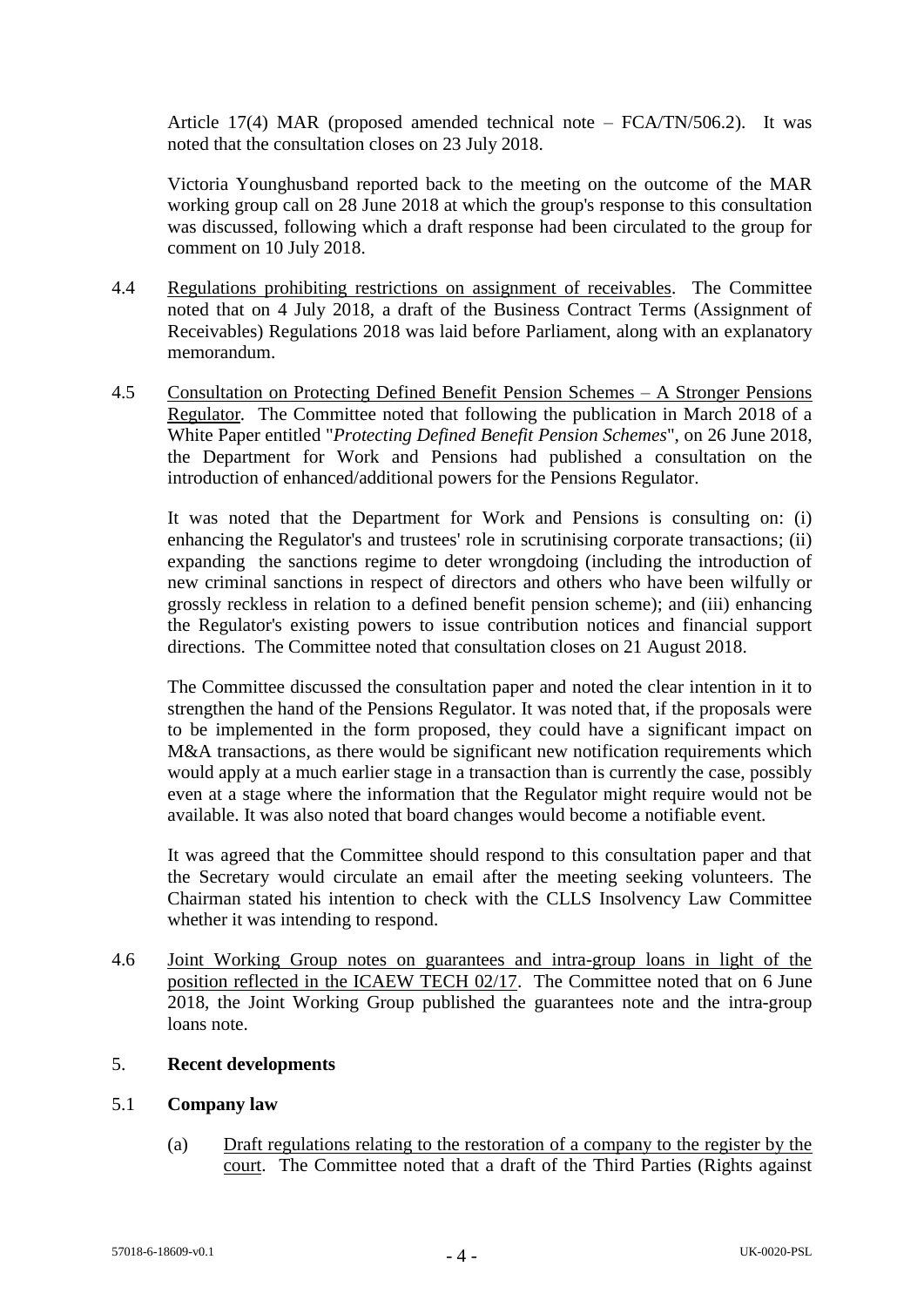Insurers) Act 2010 (Consequential Amendment of Companies Act 2006) Regulations 2018 and a draft explanatory memorandum have been published. It was noted that the regulations will amend section 1030(1) of the Companies Act 2006 to allow an application to be made to the court at any time to restore a company for the purpose of an insurer bringing proceedings in the name of that company against a third party in respect of that company's liability for damages for personal injury.

The Committee noted that this will give an insurer of a company that has been dissolved for more than six years a right to restore the company to the register in order to take legal proceedings to recover contributions from other persons who are also liable for a personal injury claim in respect of which the insurer has made a payment.

# 5.2 **Corporate governance**

- (a) BEIS press release on women on boards*.* The Committee noted that on 27 June 2018, BEIS issued a press release stating that figures released by the Hampton-Alexander Review show 29% of FTSE 100 board positions are held by women, but urging FTSE 350 companies to step up to meet the 2020 women on boards targets. The Committee noted the progress made by FTSE 100 companies but observed that the majority of these appointment are to nonexecutive roles and that more needs to be done to increase the number of women in executive positions. It was noted that this is an issue for companies and their nomination committees to address as part of their succession planning work and in programmes to develop diversity among the management team at all levels in an organisation.
- (b) Investment Association press release on director-related concerns at AGMs*.*  The Committee noted that on 23 June 2018, the Investment Association issued a press release stating that shareholder concerns over director accountability are on the increase and that executive pay remains high on the agenda at the midway point of the 2018 AGM season. It was noted that a total of 94 companies have been added to the Public Register in 2018 and that the total number of resolutions with more than 20% votes against so far in 2018 was 140 with an additional 14 resolutions having been withdrawn. It was also noted that more than a third of the companies on the Public Register were repeat offenders, who had also appeared on the 2017 Public Register.
- (c) An independent advisory group's report on Growing a Culture of Social Impact Investing in the UK*.* The Committee noted that on 12 June 2018, the Department for Digital, Culture, Media and Sport and HM Treasury published the Government's response to the industry-led report, Growing a Culture of Social Impact Investing in the UK, that was published in November 2017.
- (d) European Commission action plan for financing sustainable growth*.* The Committee noted that on 24 May 2018, the European Commission published a package of proposed measures as a follow-up to its action plan on financing sustainable growth. It was noted that the package includes three proposals aimed at: (i) establishing a unified EU classification system of sustainable economic activities; (ii) improving disclosure requirements on how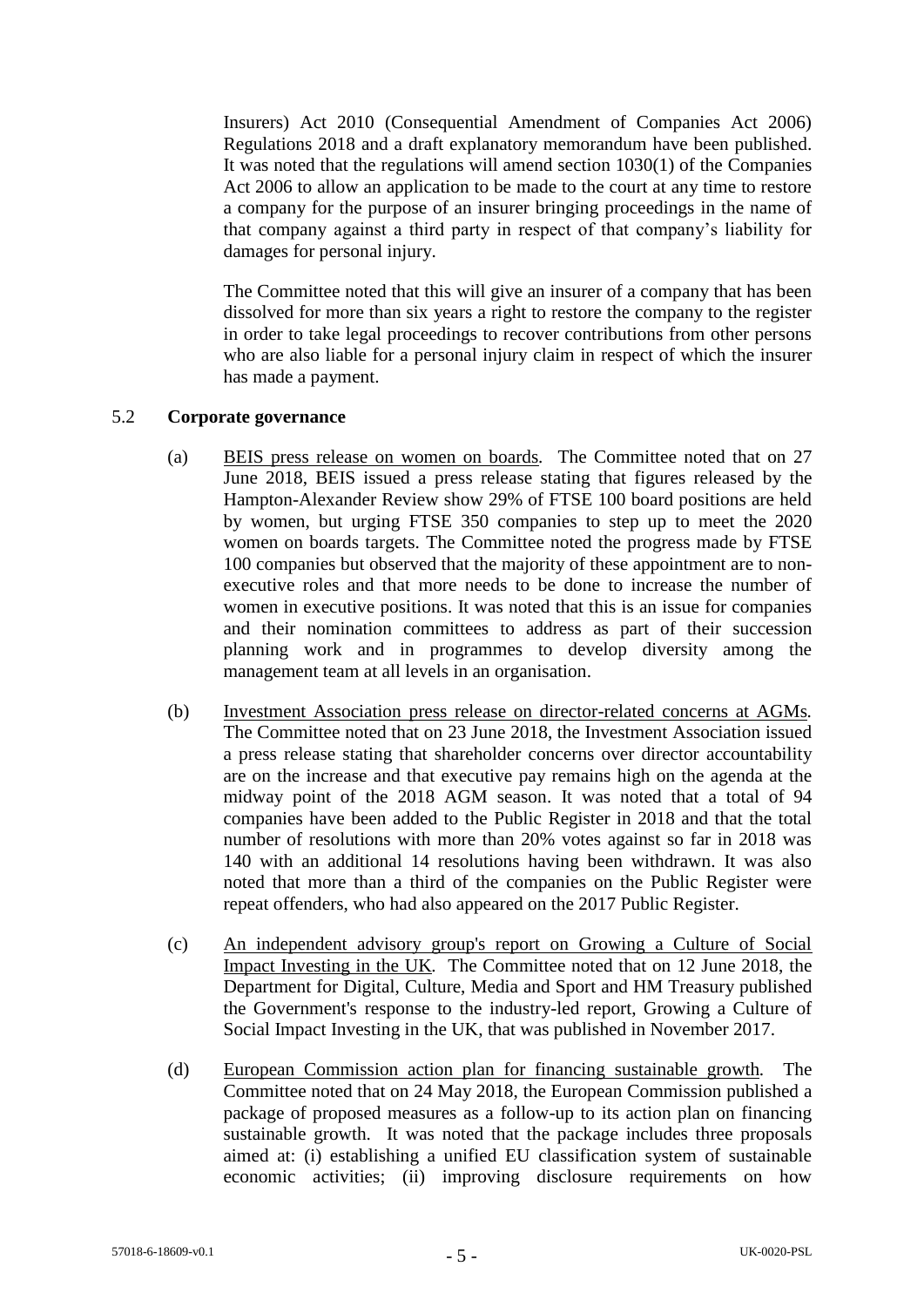institutional investors integrate environmental, social and governance factors in their risk processes; and (iii) creating a new category of benchmarks that will help investors compare the carbon footprint of their investments. The Committee noted that the consultations on these proposals close on 23 August 2018. It was agreed that the Committee would not respond to these consultations.

# 5.3 **Reporting and disclosure**

- (a) Financial Reporting Lab's report on investors' views on the reporting of performance metrics. The Committee noted that on 22 June 2018, the FRC issued a press release on the publication of the Financial Reporting Lab's report on investors' views on the reporting of performance metrics. It was noted that report is the outcome of the first phase of the Lab's project on performance metrics and includes both a framework and a set of questions for companies and their boards to consider when deciding on how to report their performance.
- (b) Financial Reporting Lab's report on blockchain and the future of corporate reporting. The Committee noted that on 19 June 2018, the FRC issued a press release on the publication of the Financial Reporting Lab's report on blockchain and the future of corporate reporting. It was noted that the report considers how current developments and the use of blockchain technology might impact corporate reporting processes.

# 5.4 **Equity capital markets**

- (a) The Financial Services and Markets Act 2000 (Prospectus and Markets in Financial Instruments) Regulations 2018. The Committee noted that on 27 June 2018, the Financial Services and Markets Act 2000 (Prospectus and Markets in Financial Instruments) Regulations 2018 were made (an explanatory memorandum has also been published). It was noted that the regulations make consequential amendments to FSMA 2000 in order to implement part of the Prospectus Regulation that applies from 21 July 2018. It was also noted that the regulations make minor amendments to the UK transposition of MiFID II and come into force on 21 July 2018.
- (b) European Commission proposal for promoting SME growth markets. The Committee noted that on 24 May 2018, the European Commission published a proposed regulation to amend both the Market Abuse Regulation and the Prospectus Regulation in relation to the promotion of the use of SME growth markets. It was noted that the consultation closes on 25 July 2018. It was agreed that the Committee would not respond to this consultation.
- (c) FCA change of address*.* It was noted that on 1 July 2018, the FCA's registered office address changed to The Financial Conduct Authority, 12 Endeavour Square, London E20 1JN.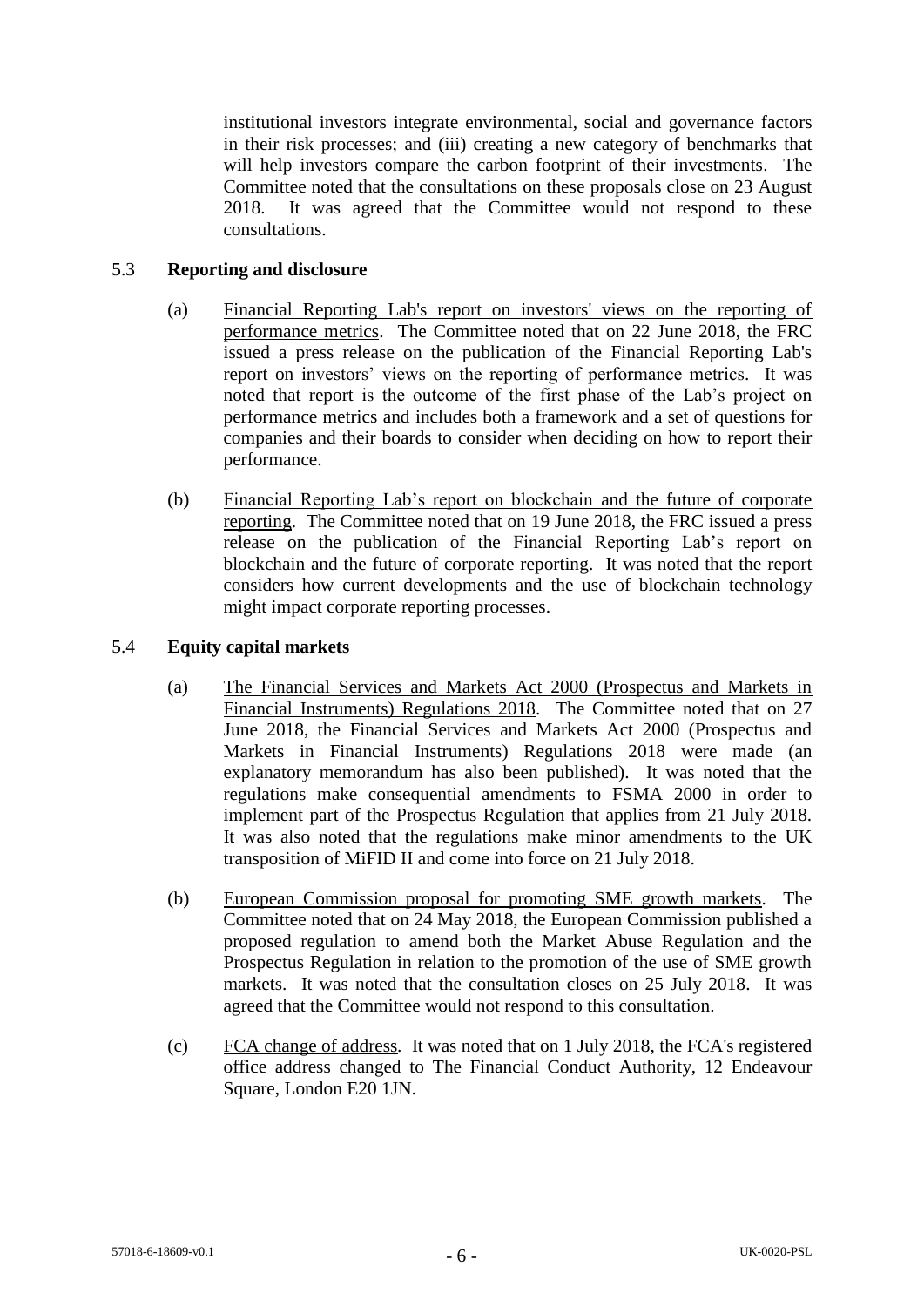# 5.5 **MAR**

(a) Australian cartel law prosecution against Citigroup Global Markets Australia Pty Ltd (Citi), Deutsche Bank Aktiengesellschaft (Deutsche) and Australian and New Zealand Banking Group (ANZ). The Committee noted that the Australian Competition and Consumer Commission has filed criminal cartel offences against Citi, Deutsche and ANZ and senior executives of those organisations in respect of ANZ's A\$2.3bn capital raising in August 2015, in which Citi, Deutsche and JPMorgan Australia Ltd (JPM) acted as underwriters. The Committee noted that JPM has cooperated with prosecutors in return for immunity.

# 5.6 **Accounting**

It was noted that there were no matters to consider.

# 5.7 **Takeovers**

(a) Panel Statement 2018/8 on Mr King's offer for Rangers International Football Club plc*.* The Committee noted that on 4 July 2018, the Takeover Panel published Panel Statement 2018/8 that sets out a Ruling of the Chairman of the Hearings Committee issued on 21 June 2018. It was noted that the ruling rejects Mr King's request that the Hearings Committee be convened to review the Executive of the Takeover Panel's refusal to agree Mr King's request for an extension of time to send an offer document to Rangers shareholders pursuant to rule 24.1 of the Takeover Code.

### 5.8 **Miscellaneous**

(a) Post-legislative scrutiny of the Bribery Act 2010. The Committee noted that on 20 June 2018, the House of Lords Select Committee on the Bribery Act 2010 published a call for evidence for its post-legislative scrutiny inquiry into the Bribery Act 2010 and that the deadline for submissions is 31 July 2018. The Committee noted that as there have been some cases brought under the Bribery Act, it will be interesting to see the findings of the review.

### 5.9 **Cases**

(a) *(1) NF Football Investments Limited (2) Nottingham Forest Football Club Limited v (1) NFFC Group Holdings Limited (2) Fawaz Al-Hasawi [2018] EWHC 1346 (Ch)*. The Committee noted that the High Court held that an entire agreement clause in a share purchase agreement, which did not contain wording negating reliance on representations or excluding liability for misrepresentation, was drafted widely enough to exclude claims in misrepresentation when construed in the context of the share purchase agreement as a whole. It was noted that the buyer claimed damages for a misrepresentation in respect of the target company's liabilities. The Committee noted that the judge had construed the entire agreement clause in the context that the parties had agreed contractual provisions to deal with claims likely to arise under the agreement, including an indemnity for losses arising as a result of the company's liabilities being in excess of a particular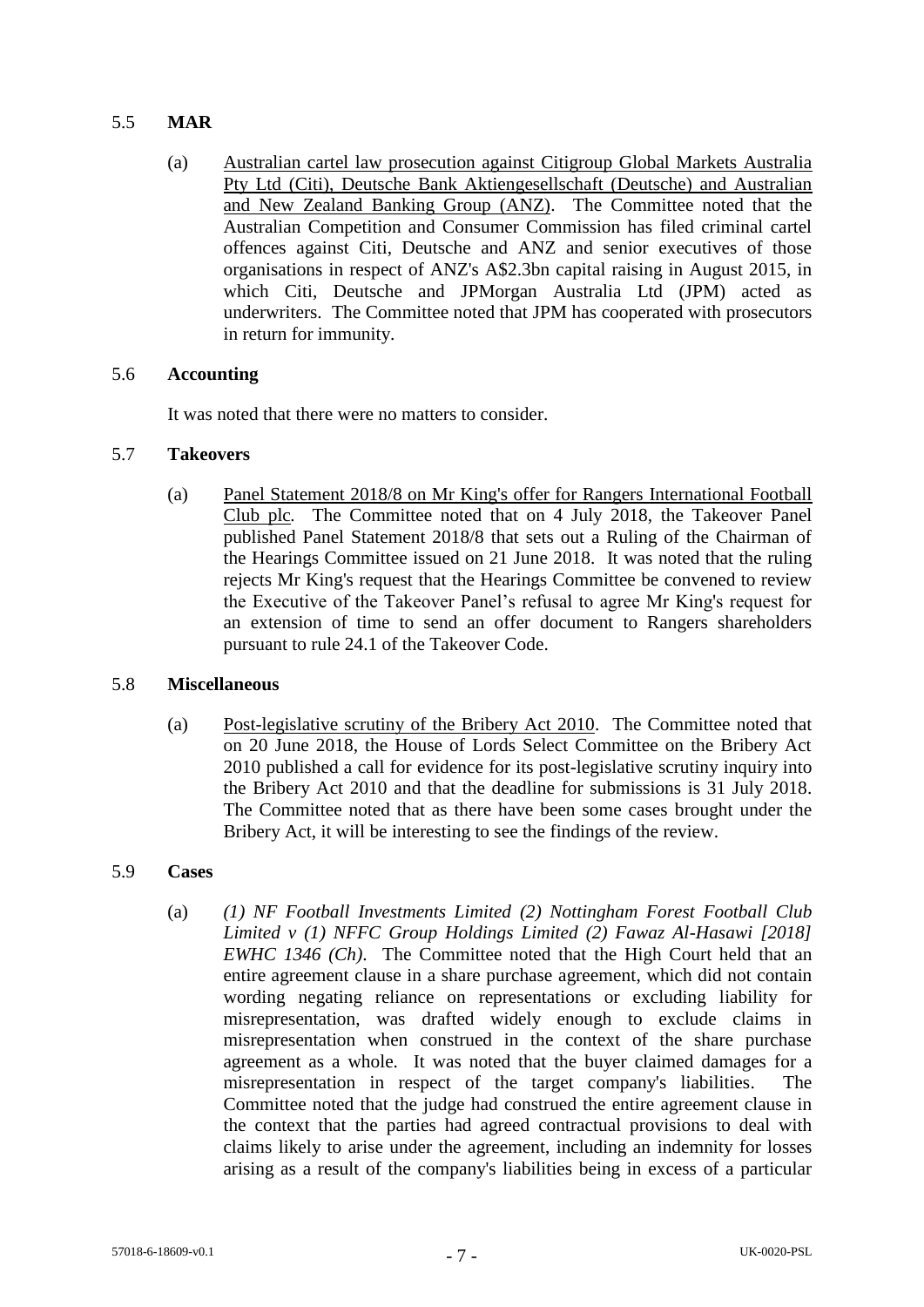threshold and that, in light of this, the judge had held that the claim for statutory misrepresentation was excluded by the entire agreement clause. Accordingly, the judge struck out the claim.

- (b) *In the matter of Liberty Mutual Insurance Europe plc [2018] EWHC 1445 (Ch)*. The Committee noted that the High Court had made an order under Article 26 of the Council Regulation (EC) No 2157/2001 of 8 October 2001 on the Statute for a European company (SE) in relation to a UK public limited company's application to become an SE by merging with a newly incorporated Luxembourg company. Article 2(1) of the regulations provides for the formation of an SE by merger. It was noted that the judge raised concerns with the proposed form of the order and, therefore, set out in his judgment the text of the order made, which the Committee felt was helpful to practitioners.
- (c) *Balbir Singh Chaggar v (1) Raghbir Singh Chaggar (2) Hi-Tech Autoparts Limited [2018] EWHC 1203 (QB)*. The Committee noted that the High Court held, amongst other things, that section 659(1) Companies Act 2006, which provides that a limited company may acquire its own fully paid shares otherwise than for valuable consideration, means "otherwise than for valuable consideration provided by/moving from/paid for by the company". It was noted that the High Court held that in so far as an agreement for an acquisition by a company of its own shares provided that the purchase price for the shares was to be paid by a third party, no valuable consideration for the shares was being provided by the company. It was noted that, therefore, the acquisition fell within the exception in section 659(1) and was not prohibited by section 658(1) Companies Act 2006. As a consequence, it did not matter that the judge found that the buyback of the company's shares would not meet the conditions for an off-market purchase of own shares set out in the Companies Act 2006 as the exception in section 659(1) applied.
- (d) *Carlos Sevilleja Garcia v Marex Financial Limited [2018] EWCA Civ 1468*. The Committee noted that the Court of Appeal held that the rule against reflective loss should apply to all creditors of a company, whether they are shareholder creditors or non-shareholder creditors. It was noted that considerations that justify the rule, including no double recovery and avoiding prejudice to the other creditors, are equally applicable to all creditors. The Committee also noted that the judgment considers in detail how the rule against reflective loss has developed.
- (e) *AAA & Others v (1) Unilever PLC (2) Unilever Tea Kenya Limited [2018] EWCA Civ 1532*. The Committee noted that this is another Court of Appeal decision that considers when a parent company will owe a duty of care in tort to claimants for the acts or omissions of its subsidiary. It was noted that the Court of Appeal held that a parent company will only be found to owe a duty of care in relation to an activity of its subsidiary if ordinary, general principles of the law of tort regarding the imposition of a duty of care are satisfied. The Committee noted the Court's view that there is no special doctrine in the law of tort for a parent company duty of care and that the Court emphasised that whilst *Chandler v Cape Plc [2012] EWCA Civ 525* contains helpful guidance, that case does not lay down a separate test, distinct from the general principle of the law of tort, for the imposition of a duty of care in relation to a parent